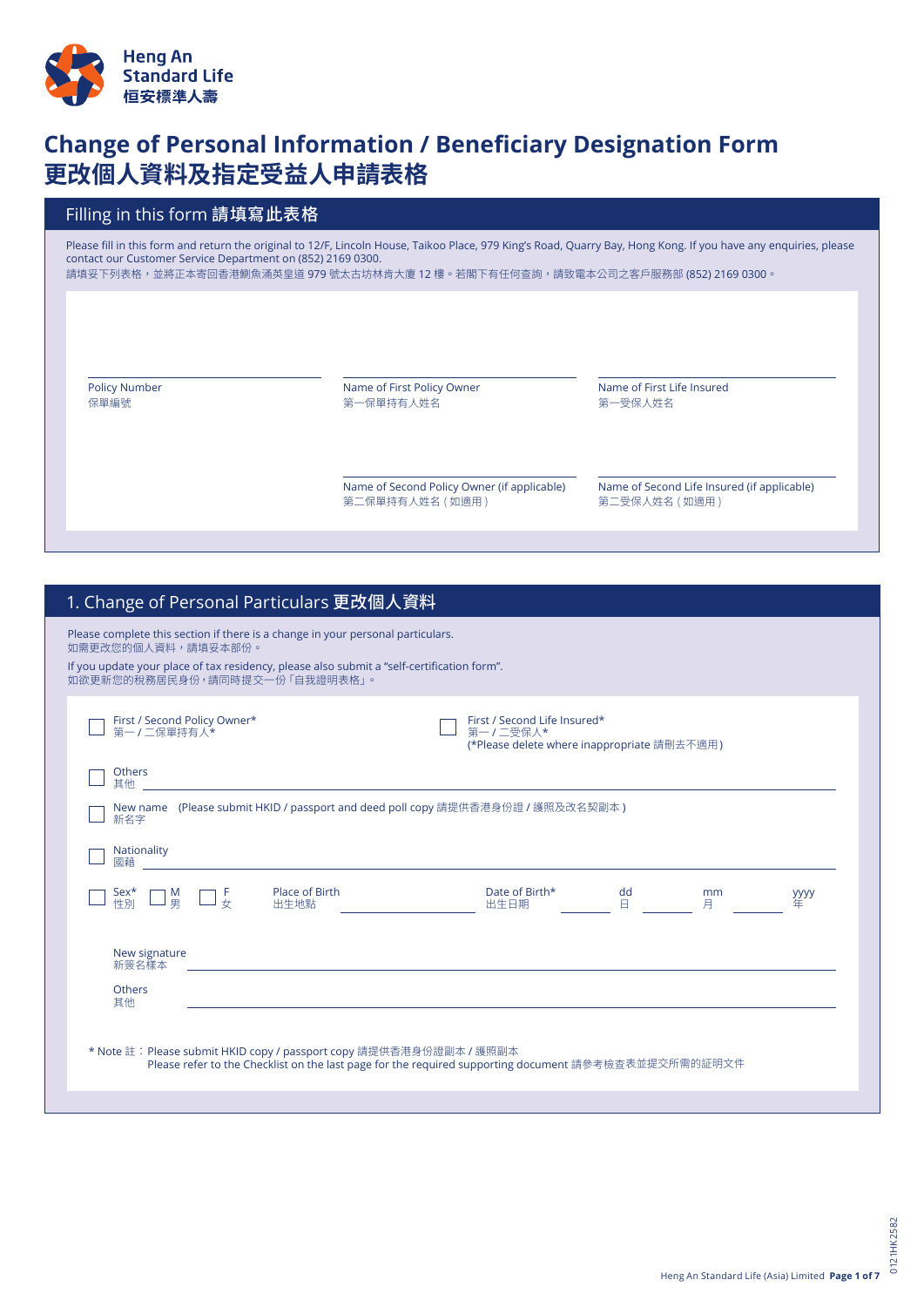| 2. Change of Contact Information 更改聯絡資料                                                                                                                                                                                              |                                                                                                                                                        |
|--------------------------------------------------------------------------------------------------------------------------------------------------------------------------------------------------------------------------------------|--------------------------------------------------------------------------------------------------------------------------------------------------------|
| Please complete this section if there is a change in your contact information.<br>如需更改聯絡資料,請填妥本部份。<br>please complete and return a separate "Self-Certification Form".<br>如閣下更新後的住址、通訊地址、永久地址或聯絡電話屬於香港以外的任何國家或司法管轄區,請單獨提交一份「自我證明表格」。 | If your updated residential address, correspondence address, permanent address or phone number is in any country or jurisdiction other than Hong Kong, |
| First / Second Policy Owner*<br>第一/二保單持有人*                                                                                                                                                                                           | First / Second Life Insured*<br>第一/二受保人*                                                                                                               |
| Residential Address 住址                                                                                                                                                                                                               | (*Please delete where inappropriate 請刪去不適用)                                                                                                            |
| (e.g. Flat/Room, Floor, Building/House 如室,樓,大廈/樓)                                                                                                                                                                                    |                                                                                                                                                        |
| (e.g. Estate, Road/Street 如屋苑, 路 / 街名)                                                                                                                                                                                               |                                                                                                                                                        |
| <b>District</b><br>地區                                                                                                                                                                                                                | $HK / KLN / NT*$                                                                                                                                       |
| (e.g. Wanchai, Mongkok, Shatin 如灣仔,旺角,沙田 )                                                                                                                                                                                           | (*Please delete where inappropriate 請刪去不適用)                                                                                                            |
| Country<br>國家<br><u> 1989 - Johann Barn, fransk politik (d. 1989)</u>                                                                                                                                                                | ZIP / Postal code (If applicable)                                                                                                                      |
| Note: P.O. Box address is not accepted for residential address<br>注意:郵政信箱不可作為住址                                                                                                                                                      |                                                                                                                                                        |
| Correspondence Address 通訊地址 (if different from the above 如與上址不同)                                                                                                                                                                     |                                                                                                                                                        |
| (e.g. Flat/Room, Floor, Building/House 如室,樓,大廈 / 樓 )                                                                                                                                                                                 |                                                                                                                                                        |
| (e.g. Estate, Road/Street 如屋苑,路 / 街名)                                                                                                                                                                                                |                                                                                                                                                        |
| <b>District</b><br><u> 1980 - John Stein, Amerikaansk politiker (</u><br>地區                                                                                                                                                          | HK / KLN / NT*                                                                                                                                         |
| (e.g. Wanchai, Mongkok, Shatin 如灣仔,旺角,沙田 )                                                                                                                                                                                           | (*Please delete where inappropriate 請刪去不適用)                                                                                                            |
| Country<br>國家                                                                                                                                                                                                                        | ZIP / Postal code(If applicable)<br>郵遞區號 ( 如適用 ) いっこう しゅうしょう かんしょう かんしょう かんしょう                                                                         |
| Permanent Address (if different from Residential Address)<br>永久地址 (如與住址不同)                                                                                                                                                           |                                                                                                                                                        |
| (e.g. Flat/Room, Floor, Building/House 如室,樓,大廈/樓)                                                                                                                                                                                    |                                                                                                                                                        |
| (e.g. Estate, Road/Street 如屋苑,路 / 街名 )                                                                                                                                                                                               |                                                                                                                                                        |
| <b>District</b>                                                                                                                                                                                                                      | HK / KLN / NT*                                                                                                                                         |
| 地區<br>(e.g. Wanchai, Mongkok, Shatin 如灣仔,旺角,沙田 )                                                                                                                                                                                     | 香港 / 九龍 / 新界*<br>(*Please delete where inappropriate 請刪去不適用)                                                                                           |
| Country<br>國家                                                                                                                                                                                                                        | ZIP / Postal code (if applicable)<br>郵遞區號 (如適用)                                                                                                        |
| Contact no. 聯絡電話<br>Telephone no. (Residential)                                                                                                                                                                                      | Telephone no. (Office)                                                                                                                                 |
| 電話號碼 ( 住宅 )<br>(Country Code + Area Code + Telephone No)<br>(國家號碼 + 地區號碼 + 電話號碼)                                                                                                                                                     | 電話號碼 (辦公室)<br>(Country Code + Area Code + Telephone No)<br>(國家號碼 + 地區號碼 + 電話號碼)                                                                        |
| Mobile phone no.<br>流動電話號碼                                                                                                                                                                                                           |                                                                                                                                                        |
| (Country Code + Area Code + Telephone No 國家號碼+地區號碼+電話號碼)<br>E-mail address<br>電郵地址                                                                                                                                                   |                                                                                                                                                        |
| Please refer to the Checklist on the last page for the required supporting document<br>請參考檢查表並提交所需的証明文件                                                                                                                              |                                                                                                                                                        |

Heng An Standard Life (Asia) Limited **Page 2 of 7**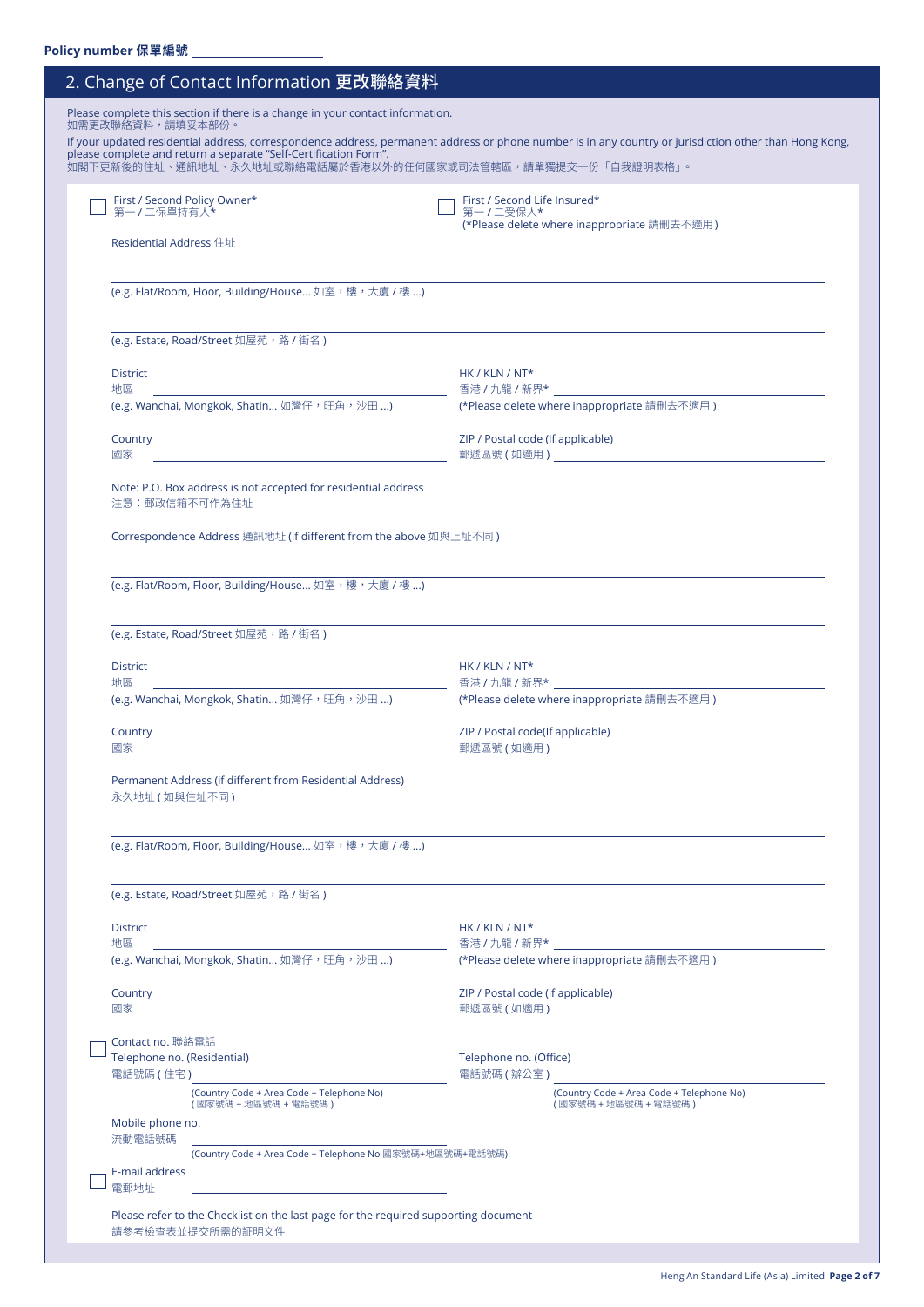|                                            | 3. Change of Beneficiary Details 更改受益人                                                                                                                                                                                                                                                                                                                                                                                  |         |        |             |                                       |                |
|--------------------------------------------|-------------------------------------------------------------------------------------------------------------------------------------------------------------------------------------------------------------------------------------------------------------------------------------------------------------------------------------------------------------------------------------------------------------------------|---------|--------|-------------|---------------------------------------|----------------|
| will be revoked.                           | If there is a change in the beneficiary designation, please complete this section with the details of all the new beneficiaries and all your previous designation<br>如需更改受益人,請填妥本部份。並提供每一位新受益人的資料。您過往所指定的受益人將全部被撤銷。<br>If a new Irrevocable Beneficiary is designated in the policy, a specimen signature of such new Irrevocable Beneficiary will be required.<br>如本保單已指定新的不可撤銷受益人,該不可撤銷受益人必須提供其簽署式樣。                  |         |        |             |                                       |                |
| Name of Beneficiary (English)<br>受益人姓名(英文) | Name of Beneficiary (Chinese) Sex (M/F) Relationship to Life Insured Date of Birth(dd/mm/yy)<br>受益人姓名(中文)                                                                                                                                                                                                                                                                                                               | 性別(男/女) | 與受保人關係 | 出生日期(日/月/年) | HK ID/Passport No.<br>香港身份證/護照號碼 所佔比例 | Share          |
|                                            |                                                                                                                                                                                                                                                                                                                                                                                                                         |         |        |             |                                       |                |
|                                            |                                                                                                                                                                                                                                                                                                                                                                                                                         |         |        |             |                                       |                |
|                                            |                                                                                                                                                                                                                                                                                                                                                                                                                         |         |        |             |                                       |                |
|                                            |                                                                                                                                                                                                                                                                                                                                                                                                                         |         |        |             |                                       | Total 合共: 100% |
| 注意<br>受益人名字須與香港身份証 / 護照上相同。                | Note: The percentage share of each Beneficiary must be a whole number and total sum must be 100%.<br>每位受益人所佔之百分比必須為整數,並合共必須為 100%。<br>If an Irrevocable Beneficiary has been previously designated in the policy, a written consent is required from that existing Irrevocable Beneficiary.<br>如保單已有指定不可撤銷受益人,該不可撤銷受益人需以書面同意有關更改受益人之申請。<br>Name of beneficiary name must be the same as the one shown on HKID/Passport. |         |        |             |                                       |                |
|                                            | Please refer to the Checklist on the last page for the required supporting document.                                                                                                                                                                                                                                                                                                                                    |         |        |             |                                       |                |

請參考檢查表並提交所需的証明文件。

# 4. Bank Account Details for Cash Dividend 現金股息的銀行帳戶資料

|                                                                                                              | Please provide HKD bank account details from a Hong Kong registered bank if you select an Investment Choice with an objective to distribute<br>cash dividends on a regular basis. This bank account will be used for cash dividend distribution (if any).<br>如閣下選擇以定期派發現金股息為目的之投資選擇,請提供在香港註冊銀行的港元帳戶資料,用以安排派發現金股息(如有)。 |
|--------------------------------------------------------------------------------------------------------------|-----------------------------------------------------------------------------------------------------------------------------------------------------------------------------------------------------------------------------------------------------------------------------------------------------------------------|
| English Name of Bank Account Holder<br>(Name Must Match with Bank Record)*<br>銀行帳戶持有人的英文姓名<br>(須與銀行紀錄之姓名相同)* |                                                                                                                                                                                                                                                                                                                       |
| <b>English Name of Bank</b><br>銀行的英文名稱                                                                       |                                                                                                                                                                                                                                                                                                                       |
| <b>Bank Account Name</b><br>銀行帳戶號碼                                                                           |                                                                                                                                                                                                                                                                                                                       |
|                                                                                                              | (bank code + branch code + bank account number)                                                                                                                                                                                                                                                                       |

(銀行編號 + 分行編號 + 銀行帳戶號碼)

\* The bank account holder must be the proposed policy owner 銀行帳戶持有人必須是準保單持有人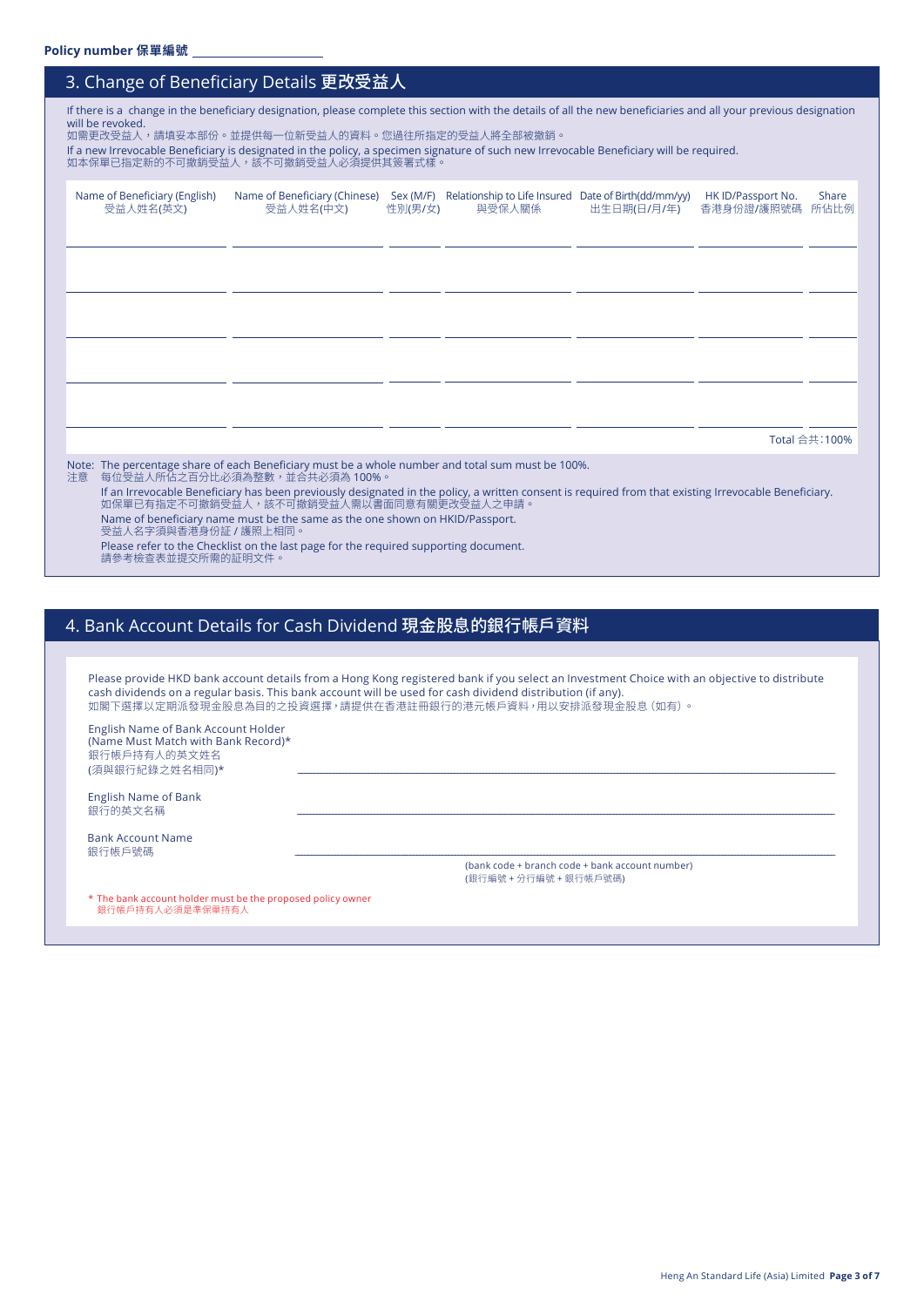## 5. Declaration & Authorisation 聲明及授權

1. I/We hereby authorize Heng An Standard Life (Asia) Limited (the"Company") to act upon written instructions transmitted by electronic means producing a facsimile of a document ("facsimile instructions") purporting to bear my/our signature(s) without verifying the authenticity of the signature(s) appearing thereon or enquiring as to the validity of the facsimile instructions and to consider the facsimile instructions to be of the same force and effect as written instructions made in accordance with the policy. 本人 / 吾等茲授權恒安標準人壽 ( 亞洲 ) 有限公司 (「貴公司」) 根據通過電子方式發給貴公司並帶有聲稱屬於本人 / 吾等的簽署之傳真文件 ("傳真指示"),代表本人 /

音等行事,亚視該傳真指示之效力如同根據保單規定發出的書面指示一樣,責公司亦不必核實該簽著的真偽或查問有關傳真指示的有效性。<br>-

- 2. The Company may be in its sole discretion accept or reject such facsimile instruction. 貴公司可全權決定接受或拒絕此傳真指示。
- 3. All instructions transmitted to the Company through facsimile transmission and reasonably believed by the Company to have been given by me/us and which have been relied on or acted upon by the Company shall be irrevocable and binding on me/us whether or not such instructions have in fact been given personally or authorized by me/us. 所有通過傳真發給貴公司,且貴公司合理地相信乃由本人 / 吾等發出的指示,凡屬貴公司已經依照行事的,均不得撤回,並對本人 / 吾等具有約束力;不論該指示 實際上是否由本人 / 吾等親自發出或授權發出,概無例外。
- 4. Under no circumstances shall the Company have any duty to enquire or verify the identity or authority of the person giving instruction by means of facsimile transmission.

在任何情況下,貴公司概無責任查問或核實通過傳真發出指示的人士的身分或授權。

- 5. I/We hereby undertake to indemnity and save the Company harmless from all losses and liabilities that the Company may suffer, in any way relating to or arising out of the Company action upon, delaying in acting upon or refusing to act upon any facsimile instructions, including improper, unauthorized or fraudulent facsimile instruction given by any person. 本人 / 吾等特此承諾,如因貴公司依據任何傳真指示 ( 包括由任何人士發出的不妥善、未經授權或欺詐性傳真指示 ) 行事、延遲依據或拒絕依據任何傳真指示行事, 由此導致貴公司遭受的各種損失和責任,本人 / 吾等將全面賠償貴公司使貴公司免於受損。
- 6. I/We fully understand that if the Policy is expressed to be for the benefit of or purporting to confer a benefit upon my/our spouse or child(ren), or if my/our spouse or child(ren) is named as the beneficiary(ies) of the Policy, the Policy may be subject to application of the Married Persons Status Ordinance (Chapter 182 of the Laws of Hong Kong) ("MPSO"). In such circumstances, the money payable under the Policy may not be able to be used to repay my/our debts. As a result, I/we may not be able to use or effect any assignment of the Policy as collateral for any of my/our debts. 本人 / 吾等完全明白,若本保單表明若本人 / 吾等的配偶或子女受益或擬以賦予利益予本人 / 吾等的配偶或子女,或本保單上將本人 / 吾等的配偶或子女列為受益人, 本保單可能須符合香港法例第 182 章《已婚者地位條例》的規定所監管。在該等情況下,保單下應付的款項可能不可用於償還本人 / 吾等的債項。因此,本人 / 吾 等可能不可使用或轉讓本保單作為本人 / 吾等債項的抵押品。
- 7. I/We hereby declare that any personal information of third parties provided by me/us to the Company (whether provided under this application or otherwise provided) in relation to this application has been obtained by me/us in compliance with the PDPO and the relevant third party has agreed to the disclosure of his/her personal information to the Company in relation to this application for the purposes as set out in this personal information collection statement. I/We agree to indemnify and hold harmless, on demand, the Company against all losses, liabilities and costs which the Company may incur arising out of, or in connection with, any breach of the declaration set forth in this paragraph. 本人 / 吾等特此聲明,由本人 / 吾等就此申請提供予貴公司的任何第三方個人資料 ( 無論載於此申請書或從其他途徑所提供 ) 乃由本人 / 吾等在遵守個人資料 ( 私隱 ) 條例的情況下獲得,且有關第三方已同意為此等個人資料收集聲明所載之目的就此申請向貴公司提供其個人資料。本人 / 吾等同意應貴公司要求,就貴公司因發生 任何違反本條款所載的聲明,而可能招致或與之相關的任何損失、責任及費用,對貴公司作出賠償,並使貴公司免受損害。

### **Personal Information Collection Statement 個人資料收集聲明**

I/We confirm that I/we have read and understood the Company's Personal Information Collection Statement made available on the Company's website (http://www.hengansl.hk) ("PICS"), based on which I/we am/are willing to provide my/our personal information to the Company for the uses and purposes stated therein. I/We understand that in relation to the Company's intended use and transfer of my/our personal data for direct marketing purposes, I/we have the right to refuse such use and transfer by checking the tick-box below. Unless I/we have done so, it is my/our agreement that the Company may use and transfer my/our personal data to the transferee(s) (whether in or outside Hong Kong) for the direct marketing purposes as stated in the PICS.

I/We object to the Company's use and transfer of my/our personal data for direct marketing purpose.

本人 / 吾等確認本人 / 吾等已閱讀及明白載於貴公司網站上 (http://www.hengansl.hk) 的個人資料收集聲明"PICS"),並願意根據當中的指明用途及目的向貴公司提供 本人 / 吾等的個人資料。本人 / 吾等明白貴公司使用及轉交本人 / 吾等的個人資料作直接促銷用途,並理解本人 / 吾等有權在下方空格內畫上剔號以拒絕有關的使用及 轉交行為。除非本人 / 吾等已經剔選以下選項,否則即代表本人 / 吾等已同意貴公司可使用及轉交本人 / 吾等的個人資料予不論在本地或海外的受讓方以作在 PICS 下 規定的直接促銷用途。

本人 / 吾等拒絕讓公司使用和轉交本人 / 吾等的個人資料作直接促銷用途。

**Foreign Tax Reporting and Withholding Obligations Statement ("Tax Obligations Statement") 外地稅務呈報 / 稅務責任聲明 (「稅務責任聲明」)**

- (a) Provision of information
	- 提供資料
	- (i) I/We agree to provide the Company with the Personal Information of myself/ourselves and, where reasonably required by the Company, of any other Consenting Person in such manner, in such form and within such time, as the Company may from time to time require. 本人 / 吾等同意向公司提供本人 / 吾等的個人資料,亦會應公司的合理要求,按公司不時要求的方式、形式及時間向公司提供其他同意人士的個人資料。
	- (ii) Where there is any change or addition to the Personal Information of myself, and, where applicable, any other Consenting Person, I/we agree to update the Company promptly (and in any event no later than 31 days of the change or addition) of the change or addition. 倘本人 / 吾等及任何同意人士 ( 倘適用 ) 的個人資料有任何更改或增加,本人 / 吾等同意當有更改或增加會盡快 ( 無論如何不遲於更改或增加後的 31 天 ) 通知公司有關的更改或增加。
	- (iii) I/We agree that I/we shall, and, where applicable, shall procure such other Consenting Person(s) to, complete and sign such documents and do such things, as the Company may reasonably require from time to time for the purposes of ensuring the Company's compliance with the Compliance Obligations.

+人 / 吾等同意會應公司不時合理的要求,自行及 ( 倘適用 ) 促使有關的其他同意人士填妥及簽署有關文件及辦理有關事宜,以確保公司遵守合規責任。 (iv) I/We agree that the Company may directly require any other Consenting Persons to provide or confirm accuracy of their Personal Information

- without involving me/us if the Company reasonably considers it to be appropriate. 本人 / 吾等同意,倘公司有理由認為恰當,可毋須通過本人 / 吾等直接要求其他同意人士提供其個人資料或確認個人資料是否準確。
- (b) Disclosure of information
	- 資料披露

 (i) I/We agree that the Company and/or any other members of the Company's group may disclose the Tax Information of myself/ourselves and any other Consenting Person(s) to any government or tax authority in any jurisdiction for the purpose of ensuring compliance with Compliance Obligations (including but not limited to obligations under the laws, regulations and international agreements for the implementation of automatic exchange of financial account information ("AEOI") and the U.S. Foreign Account Tax Compliance Act ("FATCA")) on the part of the Company or on the part of the Company's group.

本人 / 吾等同意公司及 / 或公司集團任何成員可向任何司法管轄區的政府或稅務當局披露本人 / 吾等及任何同意人士的稅務資料,以確保公司或公司集團 遵守合規責任 ( 包括但不限於任何實施的自動交換財務帳戶資料「( 自動交換資料」) 和美國海外帳戶稅收合規法案「( 合規法案」) 的法律、法規及國際協定 )。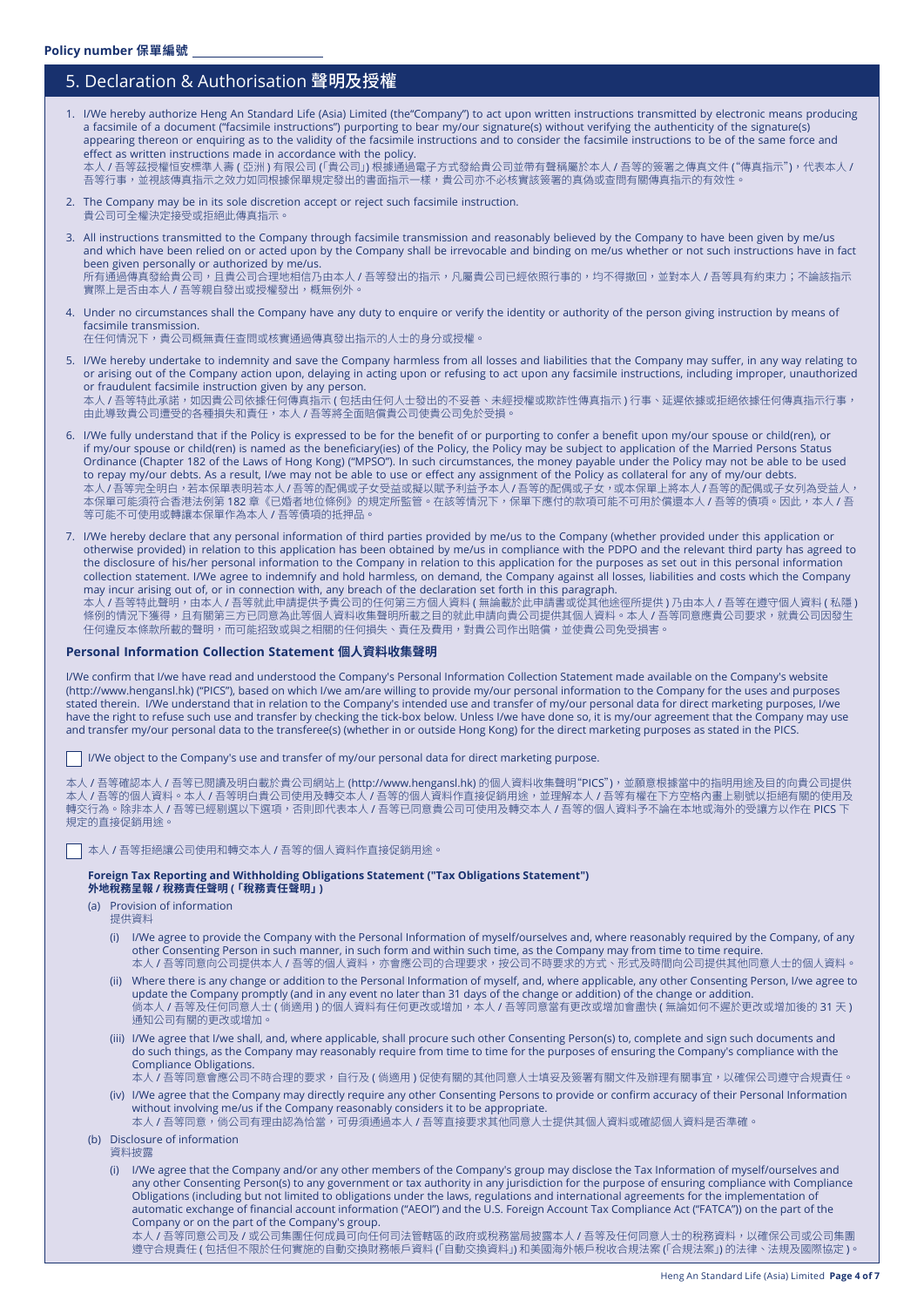## 5. Declaration & Authorisation 聲明及授權

(ii) I/We hereby waive, and, where reasonably required by the Company, agree to procure any other Consenting Person(s) to waive, any applicable restrictions which would otherwise hinder the ability of the Company and/or any other members of the Company's group to disclose Tax Information in the manner as described in this paragraph (b) of the Tax Obligations Statement (or in the relevant policy provision relating to foreign tax reporting and withholding obligations).

本人 / 吾等謹此放棄並 ( 倘公司合理要求 ) 同意促使其他同意人士放棄可能妨礙公司及 / 或 [ 公司集團 ] 其他成員按稅務責任聲明第 (b) 段 ( 或有關外地稅 務呈報或稅務責任的相關保單條文 ) 所述方式披露稅務資料的任何相關限制。

(iii) I/We agree that the Company may directly require any other Consenting Person to agree to the disclosure as described in this paragraph (b) of the Tax Obligations Statement (or in the relevant policy provision relating to foreign tax reporting and withholding obligations) and/or waive any otherwise applicable restrictions on such disclosure, if the Company reasonably considers appropriate. 本人 / 吾等同意,倘公司有理由認為恰當,可毋須通過本人 / 吾等直接要求其他同意人士同意按稅務責任聲明第 (b) 段 ( 或有關外地稅務呈報或稅務責任 的相關保單條文 ) 所述作出披露及 / 或放棄相關披露的相關限制。

#### (c) Failure to Provide Information

無法提供資料

## I/We agree that:

本人 / 吾等同意:

- (i) where I/we fail to comply with my/our obligations under paragraph (a) of the Tax Obligations Statement; or 倘若本人 / 吾等不遵守稅務責任聲明第 (a) 段所載本人 / 吾等的責任; 或
- (ii) where any of the other Consenting Persons fails to comply with the Company's requirements described in paragraph (a)(iv) or (b)(iii) of the Tax Obligations Statement; or
	- 倘若其他同意人士不遵守稅務責任聲明第 (a)(iv) 段或第 (b)(iii) 段所述公司的要求;或
- (iii) where the Personal Information (regardless of whether it is in relation to me/us or any other Consenting Person) is inaccurate, incomplete or not promptly updated; or
	- 倘若個人資料 ( 不論是否與本人 / 吾等或任何其他同意人士有關 ) 不準確、不完整或未有及時更新;或
- iv) for whatever reason the Company and/or any other members of the Company's group is prevented (under Hong Kong law or otherwise) from making the disclosure of the Tax Information of myself/ourselves and/or any other Consenting Person(s) to the relevant government or tax authorities in the relevant jurisdiction, 公司及 / 或 [ 公司集團 ] 任何其他成員不論任何原因 ( 根據香港法律或其他原因 ) 遭禁止向相關司法管轄區的相關政府或稅務當局披露本人 / 吾等及 / 或任 何其他同意人士的稅務資料,

#### the Company may take one or more of the following actions at any time:

公司可於任何時間採取以下一項或多項行動:

- (I) deduct from or withhold part of any amounts payable under the Policy; 扣減或不予支付任何保單應付款項;
- (II) terminate the Policy (in which case, the Company will pay me/us the Policy Account Value less any applicable fees and charges and less any withholding or deductions required pursuant to the Compliance Obligations); and
- 終止保單 ( 在此情況下,公司會向本人 / 吾等支付經扣減任何相關費用及收費和根據合規責任所指定的任何不予支付或扣減款項後的保單賬戶價值 );及 (III) provide (whether before or after the termination of the Policy) the Tax Information relating to me/us and/or any other Consenting Persons to
- such government or tax authority(ies) in any jurisdiction, 向任何司法權區的相關政府或稅務當局提供 ( 不論在保單終止之前或之後 ) 有關本人 / 吾等及 / 或任何其他同意人士的稅務資料,

as may be required by the Company to ensure its compliance with the Compliance Obligations.

#### 如公司按其需要以確保其遵守合規責任。

### (d) Confirmations

確認

### I/We confirm and agree that:

本人 / 吾等確認並同意:

- (i) any agreement, waiver, confirmations given in, or to be given pursuant to, the Tax Obligations Statement or the relevant policy provision relating to foreign tax reporting and withholding obligations are irrevocable;
- 根據稅務責任聲明或有關外地稅務呈報或稅務責任的相關保單條文作出的任何協議、放棄及確認均不可撤銷;
- (ii) neither the Company nor any member of the Company's group shall be liable for any costs or loss that I/we (or any other Consenting Persons) may incur because of the Company and/or any member of the Company's group taking any actions permitted by or exercising any powers under the Tax Obligations Statement or the relevant policy provision relating to foreign tax reporting and withholding obligations; 由於公司或公司集團任何成員根據稅務責任聲明或有關外地稅務呈報或稅務責任的相關保單條文所容許或授權採取的行動引致本人 / 吾等 ( 或任何其他同 意人士) 蒙受的任何費用或損失,公司或公司集團任何成員均毋須負責;
- (iii) I/we must obtain or, as the case may be, have obtained the requisite consent from each Consenting Person for the provision of his/her Tax Information to the Company and the disclosure of any of such Tax Information by the Company and/or any of the Company's affiliates under paragraph (b) of the Tax Obligations Statement (or the relevant policy provision relating to foreign tax reporting and withholding obligations); 本人 / 吾等人必須或 ( 視乎情況而定 ) 已經取得每位同意人士所需的同意,以提供彼等的稅務資料予公司,而公司及 / 或公司任何聯屬公司可根據稅務責 任聲明第 (b) 段 ( 或有關外地稅務呈報或稅務責任的相關保單條文 ) 披露任何該等稅務資料;
- (iv) I/we must inform each Consenting Person of the Company's powers under the Tax Obligations Statement (and the relevant policy provision relating to foreign tax reporting and withholding obligations);
- 本人 / 吾等必須將稅務責任聲明 ( 及有關外地稅務呈報或稅務責任的相關保單條文 ) 所載公司的權力告知每位同意人士;
- (v) the Tax Obligations Statement (and the relevant policy provision relating to foreign tax reporting and withholding obligations) are without prejudice, and in addition, to any of the Company's rights or powers under any other policy provisions or this application form; and 稅務責任聲明 ( 及有關外地稅務呈報或稅務責任的相關保單條文 ) 並不影響任何其他保單條文或本申請表格所載公司的權利或權力並屬於以外的權力;及
- (vi) Where there is any withdrawal or payment under the Tax Obligations Statement (or the relevant policy provision relating to foreign tax reporting and withholding obligations) for any reason, the withdrawal amount or payment amount will at all times be subject to the exercise of the Company's powers under paragraph (c)(I) and (II) of the Tax Obligations Statement. 無論任何原因凡有稅務責任聲明 ( 或有關外地稅務呈報及稅務責任的相關保單條文 ) 所指的任何提款或付款,提款金額或付款金額均任何時間須受限於稅 務責任聲明第 (c)(I) 及 (II) 段所公司權力的行使。
- (vii) the Tax Obligation Statement shall form an integral part of the Policy once this application is accepted by the Company. -旦申請獲公司接納,稅務責任即屬保單的一部分

If there is any inconsistency between the English and Chinese versions of this Statement, the English version shall prevail. 中英文版本如有歧異,概以英文版為準。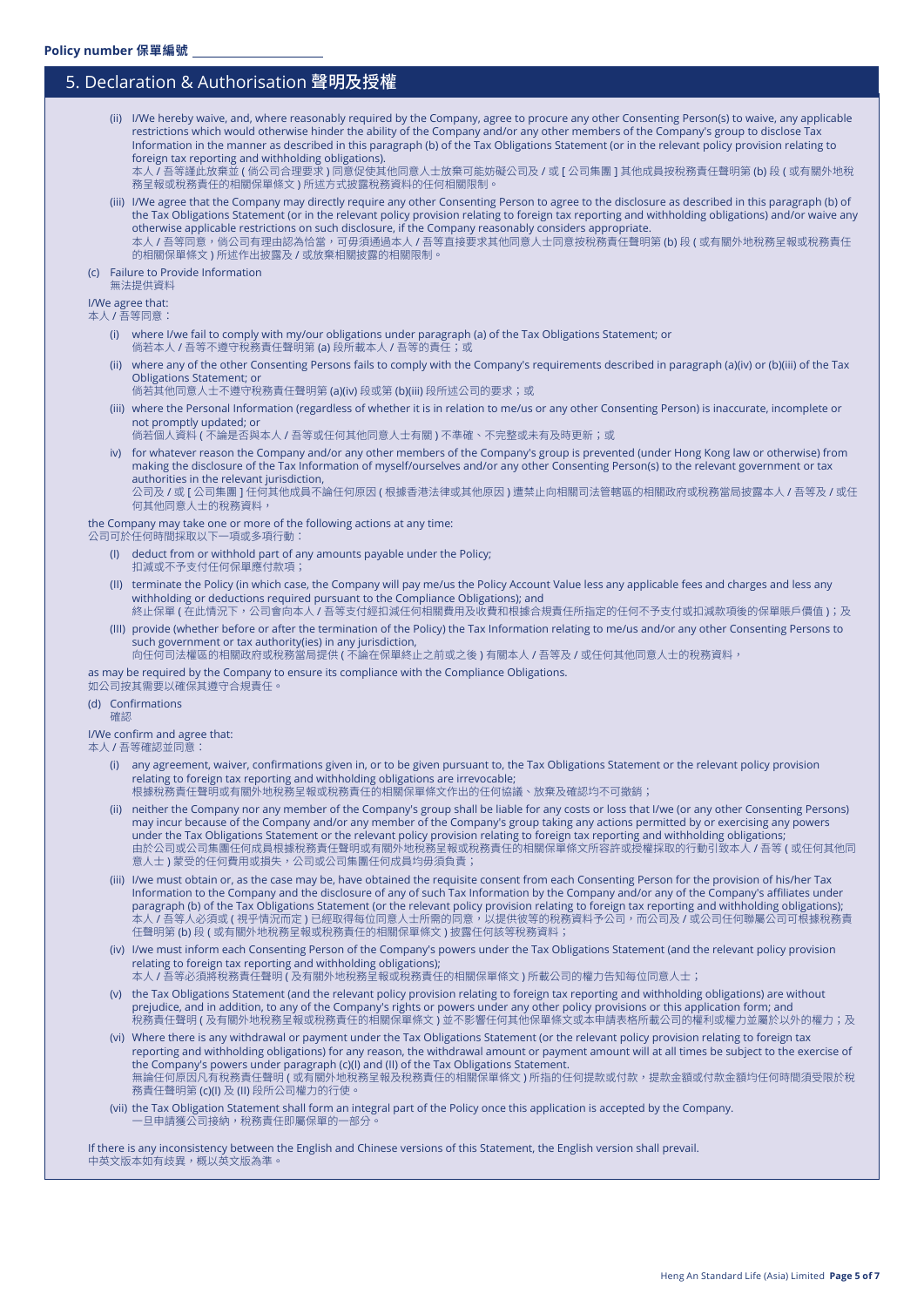| 5. Declaration & Authorisation 聲明及授權                                                                                                                                                                                                                                                                                                                                            |                                             |
|---------------------------------------------------------------------------------------------------------------------------------------------------------------------------------------------------------------------------------------------------------------------------------------------------------------------------------------------------------------------------------|---------------------------------------------|
|                                                                                                                                                                                                                                                                                                                                                                                 |                                             |
| Are you a resident for tax purposes of any countries or jurisdiction(s) other than Hong Kong, and in respect<br>of such countries or jurisdiction(s) you have not previously provided Heng An Standard Life (Asia) Limited with<br>information about your Tax Identification Number(s)?<br>請問閣下是否為除香港以外任何國家或司法管轄區的稅務居民,並且未曾向恒安標準人壽(亞洲)有限公司提供有關該<br>國家或司法管轄區的稅務編號?               | <b>Yes</b><br>No.<br>否<br>릁                 |
| If the answer is yes, you must provide Heng An Standard Life (Asia) Limited a separate "Self-Certification Form".<br>如答是,請閣下向恒安標準人壽 ( 亞洲 ) 有限公司單獨提交一份「自我證明表格」。                                                                                                                                                                                                                  |                                             |
| I/We further acknowledge that I/we have been given sufficient time to seek independent advice (legal, financial or otherwise) in relation to this Application<br>and the declarations made in the above, the Chinese version of the declarations is translated for my/our reference only.<br>本人 / 吾等進一步確認,本人 / 吾等有充足時間就此申請及上文所作聲明而尋求獨立顧問 ( 法律、財務或其他 ) 之意見,本聲明的中文譯本只供本人 / 吾等作參考。 |                                             |
| Signature of First Policy Owner                                                                                                                                                                                                                                                                                                                                                 | Date of Signature (dd/mm/yy)                |
| 第一保單持有人簽署                                                                                                                                                                                                                                                                                                                                                                       | 簽署日期(日/月/年)                                 |
| Signature of Second Policy Owner<br>(if applicable)<br>第二保單持有人簽署 ( 如適用 )                                                                                                                                                                                                                                                                                                        | Date of Signature (dd/mm/yy)<br>簽署日期(日/月/年) |
| Signature of Policy Assignee (for collateral assignment only) (if applicable)<br>保單受讓人 (只限抵押轉讓) (如適用)                                                                                                                                                                                                                                                                           | Date of Signature (dd/mm/yy)<br>簽署日期(日/月/年) |
| Signature of Irrevocable Beneficiary (if applicable)<br>不可撤銷受益人簽署 (如適用)                                                                                                                                                                                                                                                                                                         | Date of Signature (dd/mm/yy)<br>簽署日期(日/月/年) |